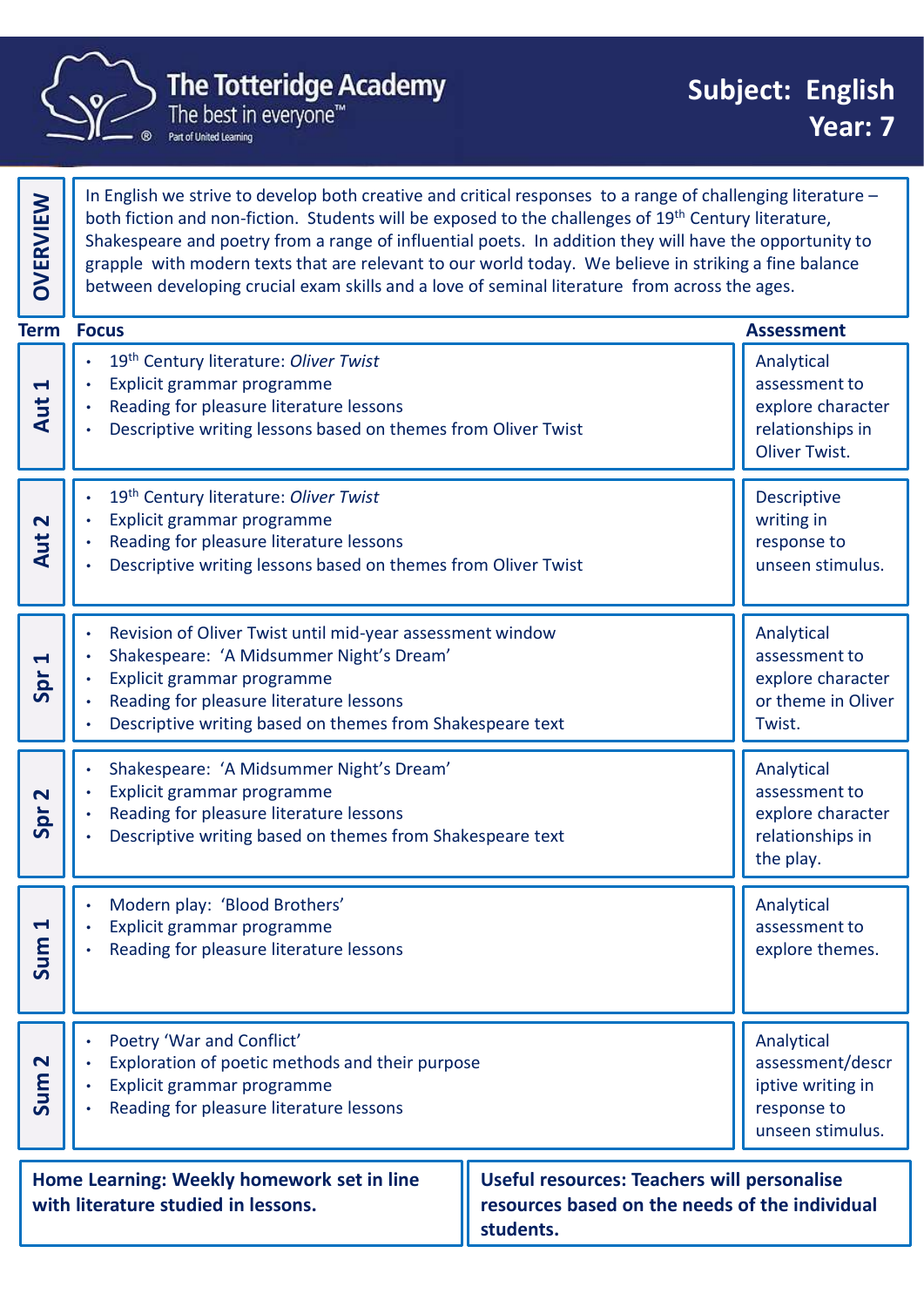

In English we strive to develop both creative and critical responses to a range of challenging literature – both fiction and non-fiction. Students will be exposed to the challenges of 19<sup>th</sup> Century literature, Shakespeare and poetry from a range of influential poets., as well as having the opportunity to grapple with modern texts that are relevant to our world today. We believe in striking a fine balance between In English we strive to develop both creative and critical responses to a range of challenging literature,<br>both fiction and non-fiction. Students will be exposed to the challenges of 19<sup>th</sup> Century literature,<br>Shakespeare • Victorian Literature: Sherlock Holmes Stories • Explicit grammar programme • Reading for pleasure literature lessons • Descriptive writing based on themes from Sherlock Holmes Analytical assessment based on themes or characters in the The Totteridge Academy<br>
The best in everyone"<br>
The heat is in everyone"<br>
The heat in everyone"<br>
The heat in everyone"<br>
Start and non-fiction, Students will be exposed to the challenges of  $19$ <sup>m</sup> Century literature is that • Shakespeare: 'The Tempest' • Explicit grammar programme • Reading for pleasure literature lessons • Descriptive writing based on themes from 'The Tempest' Descriptive writing in response to a range of challenging literature<br>
both fiction and non-fiction. Students will be exposed to the challenges of 19<sup>th</sup> Century literature -<br>
both fiction and non-fiction. Students will be exposed to the challeng • Explicit grammar programme • Reading for pleasure literature lessons • Descriptive writing based on themes from 'The Tempest' Analytical assessment to explore character relationships or THE THE TERREST THE TERREST THE TERREST THEORET THEORET THEORET THEORET THEORET THEORET THEORET THEORET THEORET THEORET THEORET THEORET THEORET THEORET THEORET THEORET THEORET THEORET THEORET THEORET THEORET THEORET THEORE • Dystopian Short Stories/Animal Farm • Explicit grammar programme • Reading for pleasure literature lessons Descriptive writing in response to the Space of the Emperature (and the Tempest<sup>on</sup> Characters in the Emperature Response to the Response of the Tempest of the Response of the Tempest of the Spr 2 units of the Spr 2 units of the Spr 2 units of t • Explicit grammar programme • Reading for pleasure literature lessons Analytical assessment based  $\begin{bmatrix} \bullet \\ \bullet \\ \bullet \end{bmatrix}$   $\cdot$  Explicit grammar programme<br>  $\begin{bmatrix} \bullet \\ \bullet \\ \bullet \end{bmatrix}$  assessment based<br>  $\begin{bmatrix} \bullet \\ \bullet \\ \bullet \end{bmatrix}$  Reading for pleasure literature lessons<br>  $\begin{bmatrix} \bullet \\ \bullet \\ \bullet \end{bmatrix}$  assessment based<br>  $\begin{bmatrix} \bullet \\ \bullet \\ \bullet \end{b$ • Explicit grammar programme<br>• Reading for pleasure literature lessons<br>• Descriptive writing based on themes from 'The Tempest'<br>• Dystopian Short Stories/Animal Farm<br>• Explicit grammar programme<br>• Reading for pleasure lite • Explicit grammar programme • Reading for pleasure literature lessons • Descriptive writing based on themes from poetry Analytical assessment/descr iptive writing based on unseen Summar programme<br>
Summar programme<br>
Summar programme<br>
Summar programme<br>
Summar programme<br>
Summar programme<br>
Summar programme<br>
Summar programme<br>
Summar programme<br>
Summar programme<br>
Summar programme<br>
Summar programme<br>
Summar The Totteridge Academy<br>
The Totteridge Academy<br>
The best in everyone"<br>
The heat in everyone"<br>
The heat in everyone"<br>
Shakespeare and poetry from a range of challenging literature -<br>
both fiction and non-fiction. Students w **Term Focus**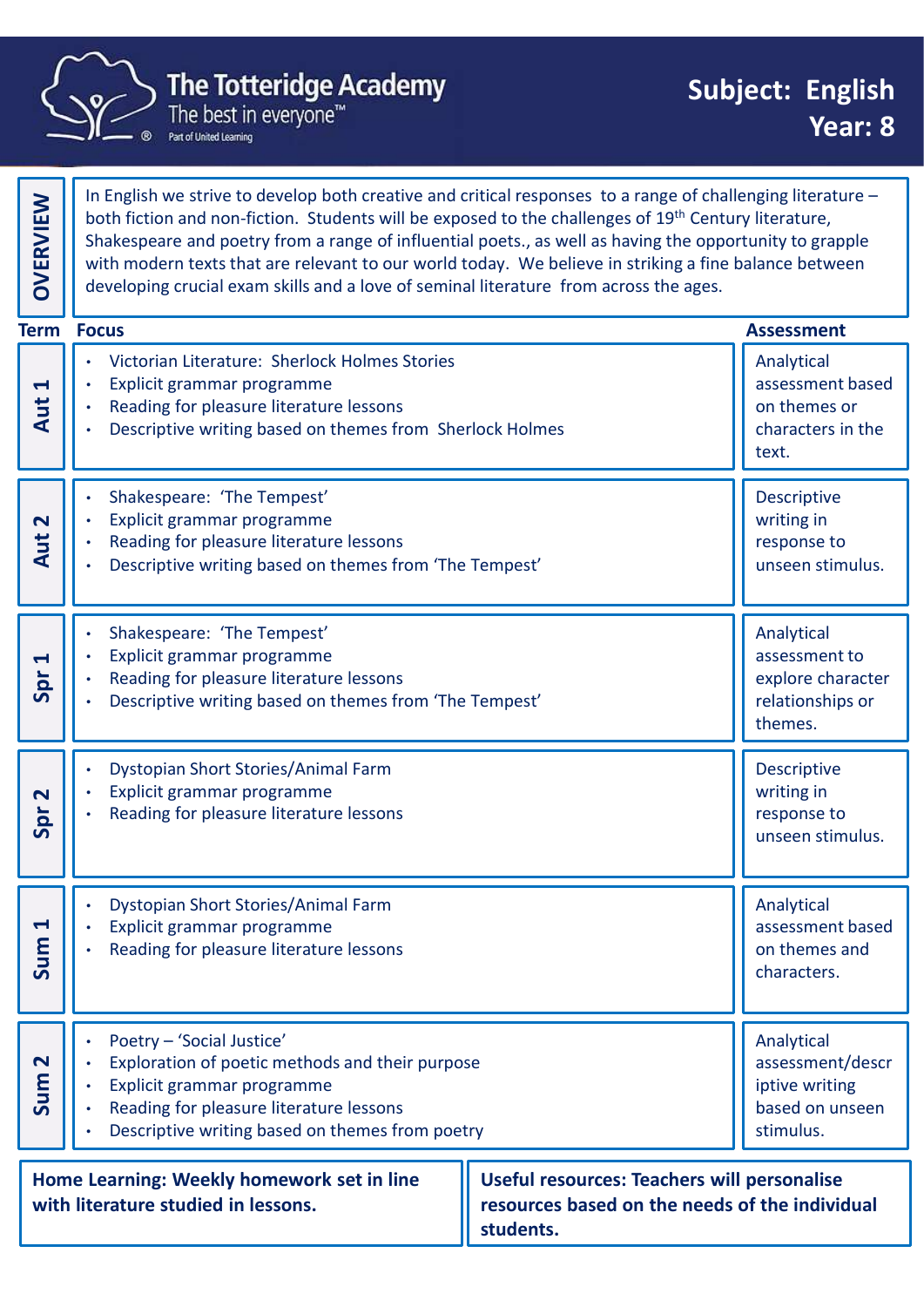

|                              | <b>The Totteridge Academy</b><br>The best in everyone™<br>Part of United Learning                                                                                                                                                                                                                                                                                                                                                                                                                                                |  |        | <b>Subject: English</b><br>Year: 9                                    |  |
|------------------------------|----------------------------------------------------------------------------------------------------------------------------------------------------------------------------------------------------------------------------------------------------------------------------------------------------------------------------------------------------------------------------------------------------------------------------------------------------------------------------------------------------------------------------------|--|--------|-----------------------------------------------------------------------|--|
| <b>OVERVIEW</b>              | In English we strive to develop both creative and critical responses to a range of challenging literature -<br>both fiction and non-fiction. Students will be exposed to the challenges of 19th Century literature,<br>Shakespeare and poetry from a range of influential poets., as well as having the opportunity to grapple<br>with modern texts that are relevant to our world today. We believe in striking a fine balance between<br>developing crucial exam skills and a love of seminal literature from across the ages. |  |        |                                                                       |  |
|                              | <b>Term Focus</b>                                                                                                                                                                                                                                                                                                                                                                                                                                                                                                                |  |        | <b>Assessment</b>                                                     |  |
| $\blacktriangleleft$<br>Aut  | 19th Century literature: Frankenstein<br>Explicit grammar programme<br>Reading for pleasure literature lessons<br>Non-fiction writing based on themes in the novel                                                                                                                                                                                                                                                                                                                                                               |  | novel. | Analytical assessment<br>based on themes or<br>characters in the      |  |
| $\mathbf N$<br>Aut           | 19th Century literature: Frankenstein<br>Explicit grammar programme<br>Reading for pleasure literature lessons<br>Non-fiction writing based on themes in the novel                                                                                                                                                                                                                                                                                                                                                               |  |        | Non-fiction<br>writing in<br>response to<br>unseen stimulus.          |  |
| $\blacktriangleright$<br>Spr | Revision of Frankenstein until mid-year assessment cycle<br>Shakespeare: 'Romeo and Juliet'<br>Explicit grammar programme<br>Reading for pleasure literature lessons<br>Non-fiction writing based on themes in the play                                                                                                                                                                                                                                                                                                          |  | novel. | Analytical reading<br>assessment to<br>explore key<br>themes of the   |  |
| $\mathbf N$<br>Spr           | Shakespeare: 'Romeo and Juliet'<br>Explicit grammar programme<br>Reading for pleasure literature lessons<br>Non-fiction writing based on themes in the play                                                                                                                                                                                                                                                                                                                                                                      |  | play.  | Analytical<br>assessment based<br>on themes or<br>characters in the   |  |
| $\blacktriangleleft$<br>Sum  | Modern play: 'DNA'<br>Explicit grammar programme<br>Reading for pleasure literature lessons<br>Descriptive writing based on characters in the play                                                                                                                                                                                                                                                                                                                                                                               |  | play.  | Analytical<br>assessment based<br>on themes or<br>characters in the   |  |
| $\mathbf{\Omega}$<br>Sum     | Modern play: 'DNA'<br>Frankenstein revision<br>Explicit grammar programme<br>Reading for pleasure literature lessons<br>Descriptive writing based on characters in the play                                                                                                                                                                                                                                                                                                                                                      |  | on     | Analytical<br>assessment based<br>themes/character<br>s in the texts. |  |
|                              | Home Learning: Weekly homework set in line<br><b>Useful resources: Teachers will personalise</b><br>with literature studied in lessons.<br>resources based on the needs of the individual                                                                                                                                                                                                                                                                                                                                        |  |        |                                                                       |  |

students.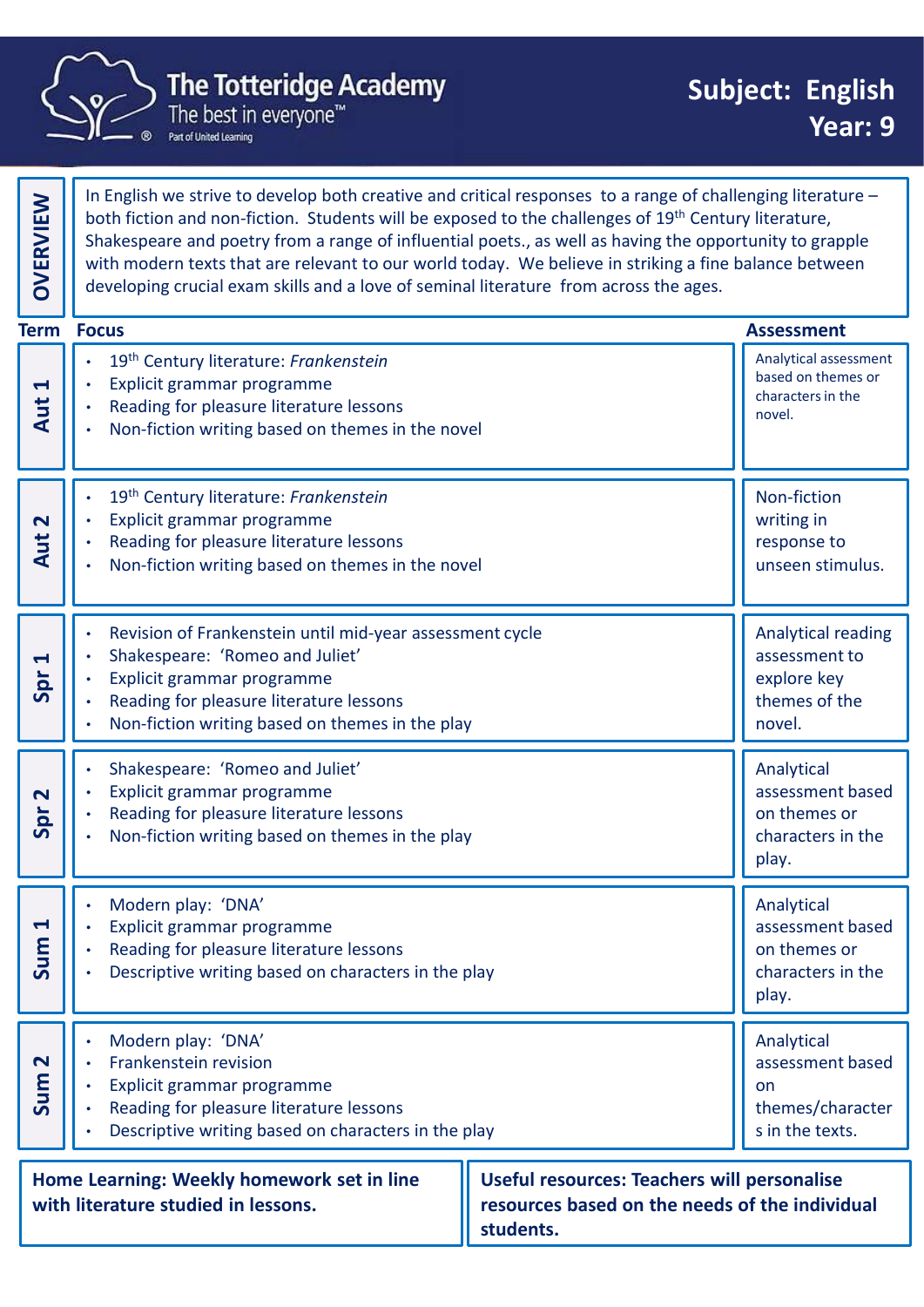

|  |                                                                                                                                                                                                        | <b>The Totteridge Academy</b><br>The best in everyone™<br>Part of United Learning                                                                                                                                                                                                                                                                                                                                                                                                                                                |  | <b>Subject: English</b>                                                                                 | <b>Year: 10</b>                          |
|--|--------------------------------------------------------------------------------------------------------------------------------------------------------------------------------------------------------|----------------------------------------------------------------------------------------------------------------------------------------------------------------------------------------------------------------------------------------------------------------------------------------------------------------------------------------------------------------------------------------------------------------------------------------------------------------------------------------------------------------------------------|--|---------------------------------------------------------------------------------------------------------|------------------------------------------|
|  | OVERVIEW                                                                                                                                                                                               | In English we strive to develop both creative and critical responses to a range of challenging literature -<br>both fiction and non-fiction. Students will be exposed to the challenges of 19th Century literature,<br>Shakespeare and poetry from a range of influential poets., as well as having the opportunity to grapple<br>with modern texts that are relevant to our world today. We believe in striking a fine balance between<br>developing crucial exam skills and a love of seminal literature from across the ages. |  |                                                                                                         |                                          |
|  |                                                                                                                                                                                                        | <b>Term Focus</b>                                                                                                                                                                                                                                                                                                                                                                                                                                                                                                                |  | <b>Assessment</b>                                                                                       |                                          |
|  | $\blacktriangleleft$<br>Aut                                                                                                                                                                            | Shakespeare's 'Macbeth'<br>Stevenson's 'The Strange Case of Doctor Jekyll and Mr Hyde'<br>Reading of 20 <sup>th</sup> and 21 <sup>st</sup> Century fiction texts to prepare students for<br>Language Paper 1                                                                                                                                                                                                                                                                                                                     |  | Literature Paper 1<br>Section $A -$<br>Shakespeare.                                                     |                                          |
|  | $\mathbf N$<br>Aut                                                                                                                                                                                     | Reading of 20 <sup>th</sup> and 21 <sup>st</sup> Century fiction texts to prepare students for<br>Language Paper 1<br>Stevenson's 'The Strange Case of Doctor Jekyll and Mr Hyde'<br>• Creative writing skills                                                                                                                                                                                                                                                                                                                   |  | <b>Full Literature</b><br>Paper $1-$<br>Shakespeare and<br>the 19 <sup>th</sup> Century<br>Novel.       |                                          |
|  | $\blacktriangleleft$<br>Spr                                                                                                                                                                            | Revision of Shakespeare and the 19 <sup>th</sup> Century novel<br>Love and Relationships poetry cluster from AQA anthology<br>'Unseen' poetry                                                                                                                                                                                                                                                                                                                                                                                    |  | <b>Full Language</b><br>Paper $1-$<br><b>Explorations in</b><br><b>Creative Reading</b><br>and Writing. |                                          |
|  | $\mathbf{\Omega}$<br>Spr                                                                                                                                                                               | Love and Relationships poetry cluster continued (majority study)<br>Priestley's 'An Inspector Calls'                                                                                                                                                                                                                                                                                                                                                                                                                             |  | - Poetry.                                                                                               | Literature Paper 2<br>- Sections B and C |
|  | $\blacktriangleleft$<br>Sum                                                                                                                                                                            | Priestley's 'An Inspector Calls '(majority study)<br>Reading of 20 <sup>th</sup> and 21 <sup>st</sup> Century fiction texts to prepare students for Language<br>Paper 1                                                                                                                                                                                                                                                                                                                                                          |  | $-$ Section A $-$<br>Modern Texts.                                                                      | Literature Paper 2                       |
|  | $\mathbf{N}$<br>Sum                                                                                                                                                                                    | Filming of Spoken Language Assessment – topic to be decided independently by<br>students.<br>Reading of 19 <sup>th</sup> , 20 <sup>th</sup> and 21 <sup>st</sup> Century non-fiction texts to prepare students for<br>Language Papers 1 and 2                                                                                                                                                                                                                                                                                    |  | Language Paper 1<br>and Literature<br>Paper 1 in full.                                                  |                                          |
|  | Home Learning: Weekly homework set in line<br><b>Useful resources: Teachers will personalise</b><br>with literature studied in lessons.<br>resources based on the needs of the individual<br>students. |                                                                                                                                                                                                                                                                                                                                                                                                                                                                                                                                  |  |                                                                                                         |                                          |